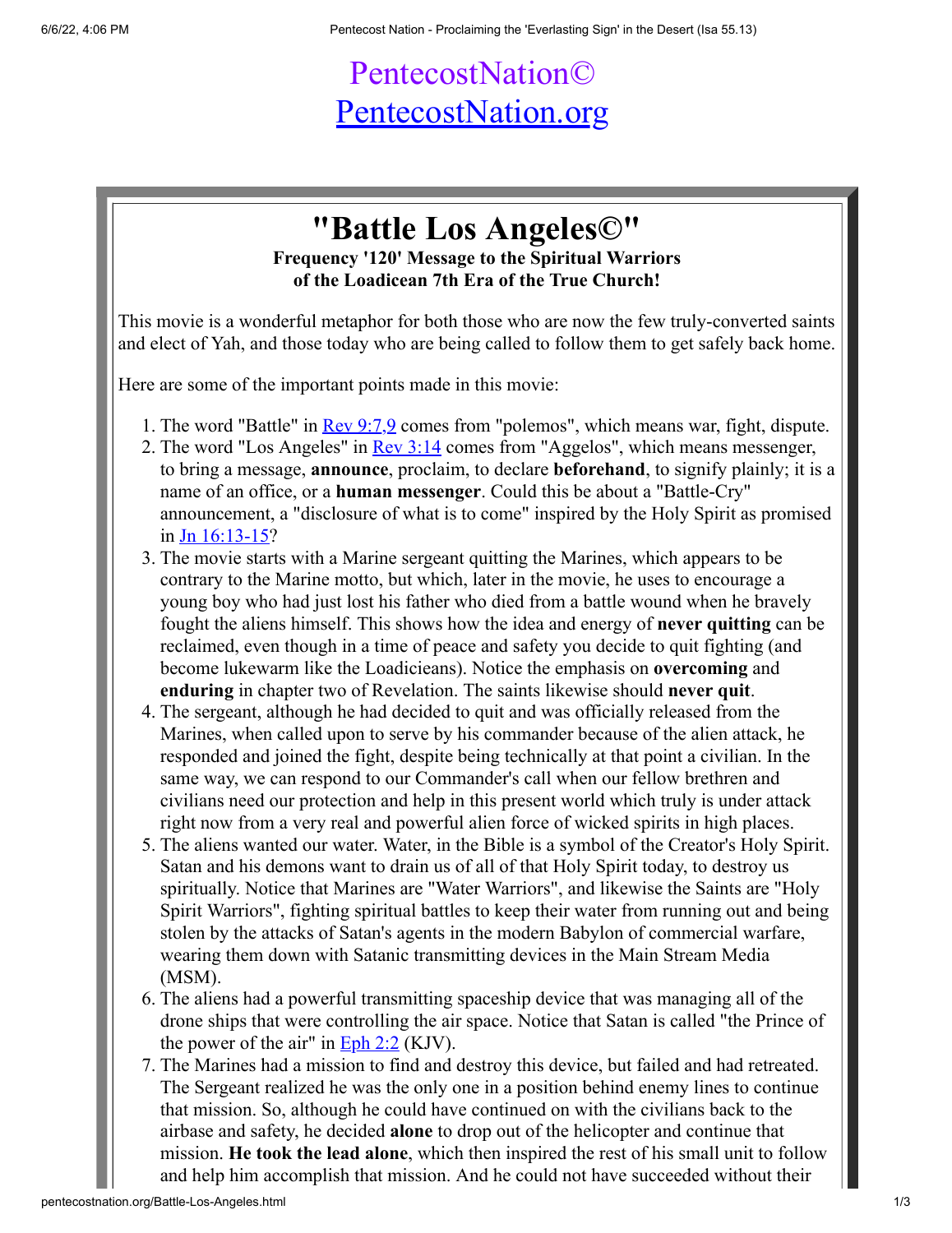6/6/22, 4:06 PM Pentecost Nation - Proclaiming the 'Everlasting Sign' in the Desert (Isa 55.13)

help as a fighting unit. We can see the metaphor in this for the "Marine-Saints" today. It only takes the initiative and courage of **one** to start the ball rolling, so others will follow. The Mission of the Pentecost Nation website cannot be accomplished without the help of a few courageous saints acting as a unit of "Marine Water-Spirit-Warriors".

- 8. The Marines discovered that the device was "undergound". Today, the source of the alien [Satanic] transmission is underground too, unseen because it is a **spiritual device**. Notice that we are warned not be ignorant of his [Satan's] **devices** in [2 Cor 2:11](http://www.biblestudytools.com/interlinear-bible/passage.aspx?q=2+Cor+2%3A11&t=kjv) (KJV).
- 9. The Marines had to get to "high ground" to send their call to the airbase to inform them to launch a missle to destroy the device. Likewise, the Saints today are instructed to "Get yourself up on a high mountain, O Zion, bearer of **good news**," [of the Desert Miracle and the Pentecost Nation!] in [Isa 40:9](http://www.biblestudytools.com/interlinear-bible/passage.aspx?q=Isa+40%3A9&t=nas).
- 10. The call to the airbase told them that the laserbeam, that would "light up" the enemy target, and would be transmitting a frequency of "**120**". Notice that the number "**120**" in Bible refers to a "**Probationary Period Awaiting the Outpouring of the Holy Spirit**" [\(Acts 1:15\)](http://www.biblestudytools.com/interlinear-bible/passage.aspx?q=Acts+1%3A15&t=nas). Is the Creator giving a HUGE CLUE here by inspiring the use of this very significant number, "120", **at the very time today** when we are in the Loadicean 7th era of the Church, just before the BIG EVENTS of the transformation of the desert to fulfill Holyday #2, and The Gathering of people worldwide to that desert oasis in response to that miracle in order to fulfill Holyday #3, Pentecost, the Feast of Firstfruits, which Feast was typified by the **outpouring of the Holy Spirit** in Jerusalem in 30 A.D., as described in Acts 2? **Is this just a coincidence?** "He who has ears to hear, let him hear what the the Spirit says to the churches" ( $\text{Rev } 3:22$ ).
- 11. The Saint's Mission today, right now, in this probationary period, is to likewise send out the "call" and to "light up the target" with this **"120" frequency message**, and expose and neuralize the real source that is transmitting to all of the "drones" in this world so that we can reclaim the airspace and airwaves to broadcast and proclaim and **announce beforehand** the soon-coming fulfillment of Holydays #2 and #3, so that when they **do occur**, many be believe and respond to gather and become that Holy Nation! That Holy Nation has a tremendous Mission itself of possibly preventing the destruction of the earth by Satan and his agents, if it thrives as a model nation of the Creator's way of life of cooperation and sharing. instead of competition and commerce.
- 12. The missile did hit the target and destroyed it. The marines did not see where the missle came from, and could not have fired it themselves, but **they did their part** of shining the laser light on it, which was required to have the missile hit the target. Likewise, we just need to shine the light of the truth of Holydays 2 and 3 on the target and then the Creator will do his own "Shock and Awe" compaign in the desert to silence the broadcasting of the lies in the MSM about evolution and competition that are controlling the "drones", the unconscious brainwashed "masses" exploited today unawares. Then we can begin to reclaim "Los Angeles" - the real message of the true good news (gospel) planned for mankind as outlined by the 7 Annual Holydays of [Leviticus 23!](http://www.biblestudytools.com/interlinear-bible/passage.aspx?q=Leviticus+23&t=nas)

My intuition is that the Creator is using this movie to wake us up to our calling to be His "Spiritual Marines" (Water-Holy Spirit-Overcomers) by sending us this "120" frequency message. Does it "resonate" with you? Just a few are being called **and chosen** now to help prepare the way for the BIG EVENTS of Holydays 2 and 3. Their Mission is to "light up" and expose the unseen transmitting source (Satan) by proclaiming and announcing these 2 BIG EVENTS of Holydays 2 and 3 **beforehand**, so that when they **DO OCCUR**, many will **believe and respond** by gathering together in the Desert Garden of Eden created by Our Father as their "Home-Base", to become the **Holy Model Nation** that will hopefully, in turn, convict many more in the world of the truth of the existence of the Creator, of His Son as our Passover by fulfilling Holyday #1, and of His